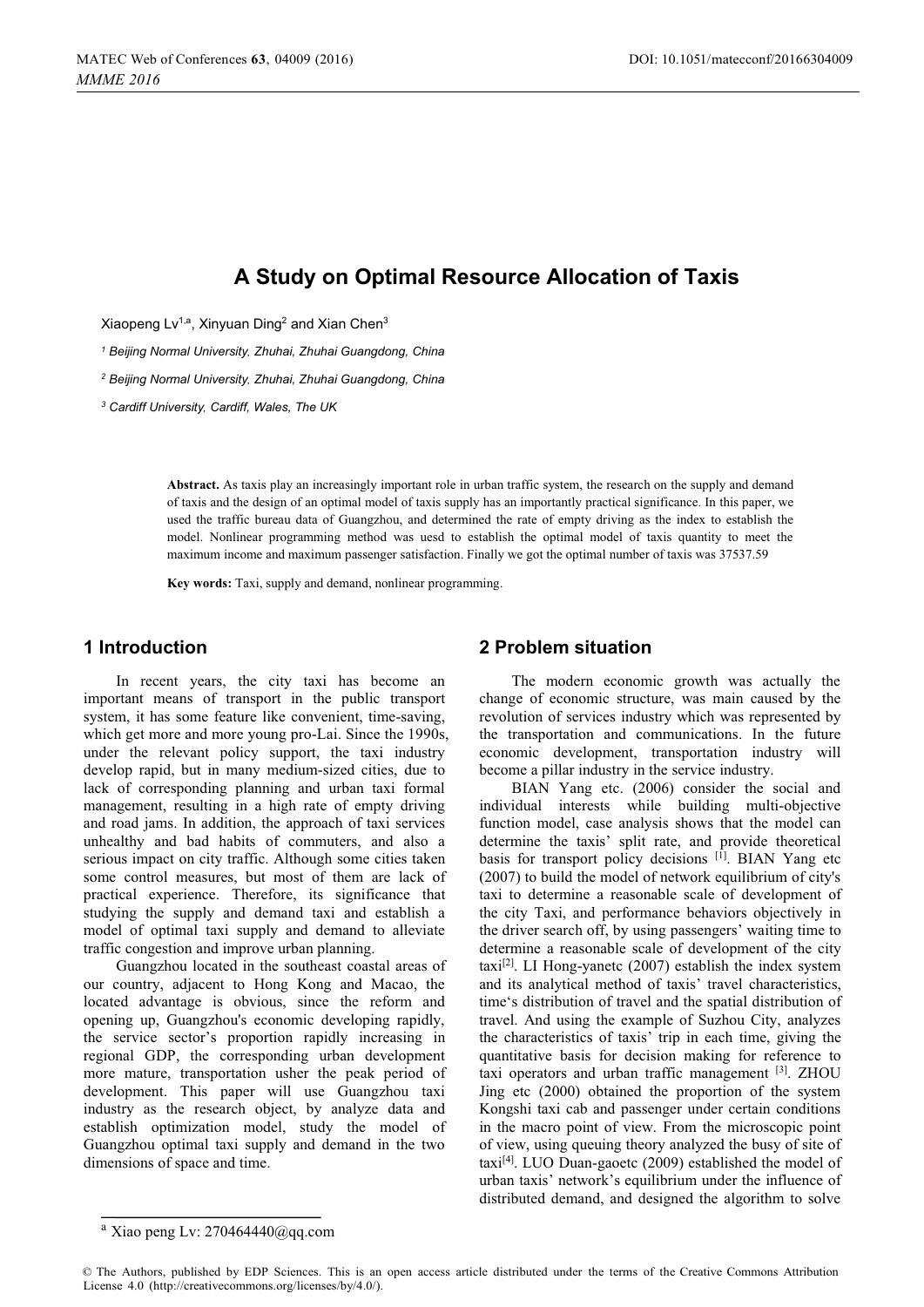the mode by using its' characterized. Its analysis results, can be determined reasonable scale development of urban taxi according to the passenger waiting time, and providing city taxi network planning and scientific basis of management<sup>[5]</sup>. MA Wu-bingetc(2014) proposed to use Hidden Markov theory to the model of trajectory of city taxi movement, constructed taxi motion model by analyze the actual data, predict the node position of probability distribution by calculating the model, and provide route suggestions ride support to different needs of users be basis on this model $^{[6]}$ .

### **3 Index selection**

Establish a rational analysis the taxi resource supply and demand matching degree in different indicators of time and space is important for the accuracy of establishment of a subsequent optimization model. we use empty rate as a measure of indicators for analysis. Empty rate is the empty of mileage's proportion of the total running. As empty rate higher, the effect is more enough for the vehicle, operating income decrease in the same mileage, operating costs increase, the formula is empty stroke / total stroke  $\times$  100%. Integrating the three factors that is the utilization of mileage, load factor of vehicle, taxi quantity of per thousand people, this paper define the new expression of empty rate, as follows:  $Empty Rate = 1$ 

*Total Stroke in Each Day*

*n Attendance of Taxi Stroke of Each Taxi in a Day*

According redefined empty rate formula, the first calculation is the total mileage of the average daily passenger of molecule item, to consider the issue from a combination of the two dimensions of space and time, According to Sort of GDP, as well as the distance of District of Guangzhou City from the Guangzhou municipal government, the paper divided these two spaces in space. At the same time, in the time dimension, we define weekdays, weekends and holidays these three variables as a time period of our analysis.

# **4 Data analysis**

District of Guangzhou City from 2015 GDP data, the largest GDP of total area is 3011.12 in Tianhe District, The total economy of Yuexiu District, and Huangpu District followed by it. The lowest total economic output is the 317.07 from Cong Hua District. According to the total amount of GDP of District of Guangzhou City, which divide Guangzhou City into the fourth ring.

Central District I: Yuexiu District, Tianhe District, Huangpu District, Central District II: Haizhu District, Baiyun District, Panyu District, Fringe District I: Liwan District, Huadu District, Nansha District, Fringe District II: Cong Hua District.

For total mileage of average daily passengerin different time and space, this paper according to the district population, employment and travel conditions of the Statistical Yearbook of Guangzhou, based on

employment and GDP, calculate proportionally the number of trips and travel intensity,

**Table 1.** Travel situation of different area residents

|                        | <b>Central District</b> |              | <b>Fringe District</b> |                     | Total          |
|------------------------|-------------------------|--------------|------------------------|---------------------|----------------|
|                        |                         | Н            | T                      | П                   |                |
| number<br>of<br>people | 30480<br>22             | 55466<br>41  | 314021                 | 593415              | 123282<br>92   |
| Number<br>of trips     | 15652<br>50             | 28366        | 161259                 | 304736              | 351094<br>h    |
| Trip<br>times          | 34664<br>849.4          | 33471<br>759 | 167634<br>04           | 275463<br>$\cdot$ 2 | 851754<br>76.8 |
| Trip<br>intensity      | 11.372                  | 6.0346       | 5.3383                 | 0.4642              | 23.21          |

**Table 2.** Travel situation of residents in different periods

|          | population | Number<br>of trips | Trip times      | Trip<br>intensity |
|----------|------------|--------------------|-----------------|-------------------|
| workdays | 6275101    | 6275101            | 20218187.<br>17 | 3.22197           |
| weekend  | 12328292   | 1972527            | 3934574.3<br>92 | 0.31915           |
| holiday  | 17167580   | 1687101<br>4.32    | 2950248.6<br>23 | 0.17185           |

We can saw clearly that the strength of travel of the central area is significantly higher than the strength of travel of the marginal zone from Table I Residents of different regions of Guangzhou travel case, but also the strength of travel of the central area 1 Guangzhou travel was significantly higher than the strength of central area 2, the travel intensity of Fringe 1 was significantly higher than Fringe 2. So the supply of taxi should be allocated by accordance with travel intensity level of each region. We can know Travel intensity of workdays of residents of Guangzhou is most in Table II Travel case of Guangzhou residents in different time, then, Saturday and Sunday, holiday travel intensity is lowest.

Structural modes of travel are related to characteristics of mode of transportation, urban form and land layout and policies of traffic management, so the travel structural mode of different urban transport system is different. Based on the number of population in each districts of Guangzhou, people travel intensity, the rate of taxi's use andrateof choosing taxi, daily mileage data and using GDP to calculated proportionally daily total passenger miles of District of Guangzhou and the total number of passenger miles in three time periods daily.

**Table 3.** Average daily passenger in different time and space

| Central District I  | $259 \times 10^{5}$ | workday | $344 \times 10^{5}$ |
|---------------------|---------------------|---------|---------------------|
| Central District II | $137 \times 10^{5}$ | weekend | $341 \times 10^{5}$ |
| Fringe District I   | $122\times10^{5}$   | holiday | $183 \times 10^{5}$ |
| Fringe District II  | $106 \times 10^{5}$ |         |                     |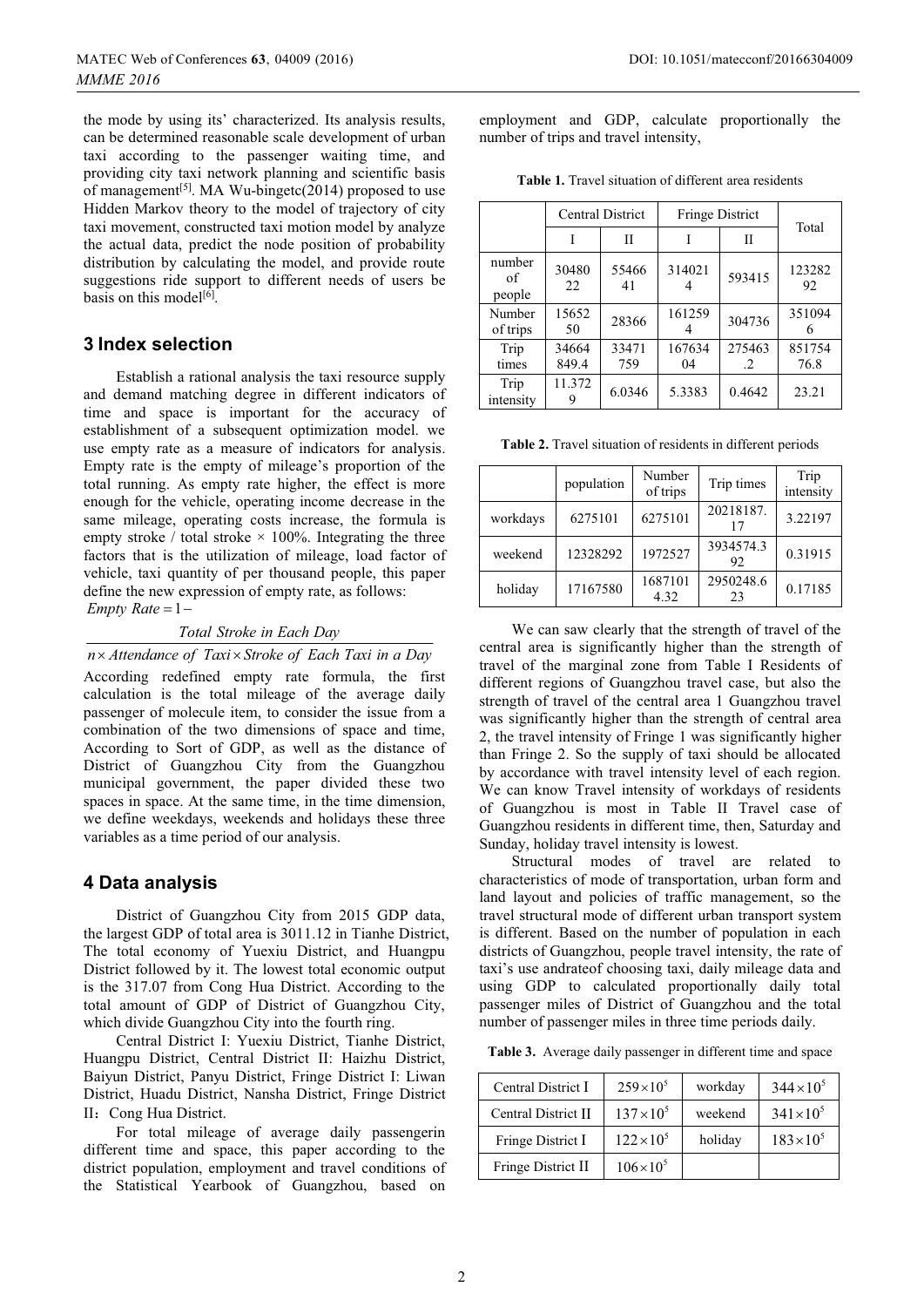From table 3 Total miles of daily average passenger in different time and space, we can see, Total miles of daily average passenger of central area and workdays are greater than Total miles of daily average passenger of other time and space. Total miles of daily average passenger and positive correlation between economic, but also the impact is a two-way relationship, more total miles of daily average passenger in one time, the time create more in economic.

## **5 Establishment and solution of model**

Then forecast the optimal number of taxis, if the fees of taxi and oil prices are fixed, the "optimal" of taxi should be reflected in these two following aspects: (1) for taxi ride passengers, the degree of satisfaction is the higher, the better; (2) for every taxi, the annual profit as the more, the better. By Analyzing the relationship between empty rate i, passengers' satisfaction S, every taxis' annual profit R, number of taxis in city n, to establish the optimization model. Symbols as follows:

Variable: i: empty drive rate; R: annual profit of taxi; n: the number of city taxi; pr: profit rate

Constant: co: average per taxi annual expenditure; re: industry annual total revenue; or: Taxi attendance; ad: average daily passenger total mileage; pd: average daily mileage per vehicle

For the time when the taxi number of "optimal" means rate of empty driving, passengers ride car easier, the satisfaction of passengers is also higher. Therefore, this article assumes that passenger satisfaction is uniquely determined by the rate of empty driving, and along with empty rate increases. For the mathematical model of empty rate iis:

 $i=1$ 

*Total Stroke in Each Day*

 *n Attendance of Taxi Stroke of Each Taxi in a Day* Mathematical model of earnings R per taxi:

*Industry annual total revenue <sup>R</sup> <sup>n</sup>* -

# *Average annual expenditure per vehicle*

The annual average costs include of operating costs fixed expenses and fuel consumption on. According to the research analysis of supply relationship between domestic and foreign by China Taxi Association of Cities, rate of empty driving of Urban Taxi and traffic relationship between demand and supply has the following:

**Table 4.** Empty driving rate and the traffic supply and demand

| empty drive<br>rate | $\leq$ 25%                      | $\approx 30\%$                                                    | $>40\%$               |
|---------------------|---------------------------------|-------------------------------------------------------------------|-----------------------|
| state               | Obviously<br>in short<br>supply | <b>Basic</b><br>saturation,<br>balance of<br>supply and<br>demand | Obvious<br>oversupply |

Based on consideration of the state of supply and demand, which we determine the rate of empty driving range  $0.3 \le i \le 0.4$  According to the report of taxi industry cost supervision and examination announced in 2015 by Guangzhou Municipal Price Bureau, can calculate the Guangzhou taxi companies profit margin is 13% at that time. In consideration of taxi companies and taxi drivers, we only determine the profits pr≥10% is passable. Based on the above analysis, establish optimization model:

*Max S*:  $\overrightarrow{R}$ 

$$
s.t i = 1 - \frac{Ad}{n \times Or \times Pd}
$$
  
\n
$$
R = \frac{Re}{n} - Co
$$
  
\n
$$
S = S(i)
$$
  
\n
$$
\frac{dS}{dl} \ge 0
$$
  
\n
$$
0.3 \le i \le 0.4
$$
  
\n
$$
Pr \ge 10\%
$$
 (1)

As we can see from the above equation, passenger satisfaction S and taxis annual profit R are two conflicting requirements, so it has important practical significance to the optimal model while for allowing passenger satisfaction and annual earnings optimal at the same time. Model Solution:

1. Describe the satisfaction and its relationship of the rate of empty driving:

We use the number between 0 and 1 describe the passenger satisfaction, the highest satisfaction is 1, the lowest satisfaction is. At the same time, this paper argues that the passenger satisfaction can describe uniquely empty rat, and it is assumed that:

(1) When empty rate is more than 40%, the market presents the apparent oversupply state, the passengers can gets on the taxi easily, passenger satisfaction close to 1.

(2) When empty rate is 30%, the market is basically saturated, passengers can take the taxi, but need to wait a little time, the passenger satisfaction is 0.8;

(3) When empty rate is 25%, the market is in short supply, passengers is difficult to take a car, passenger satisfaction less than 0.6, with reduction of empty rate, passenger satisfaction index fell sharply.

In this paper, SPSS is used to fit the data, and the goodness of fit is determined as the three curve function. So, when the driving rate is  $0 \le i \le 0.4$ , the function relationship of rate of empty driving and passenger satisfaction:

 $S(i) = 5.714 \times 10^{-4} - 3.980i + 39.455i^2 - 58.133i^3$  (2)

2. The relationship between customer satisfaction and taxi number

According to the Bureau of transportation statistics, Guangzhou taxi-operating conditions are as follows:

**Table 5.** Guangzhou taxi status table

| project | Number<br>of taxi<br>companies | Taxi<br>number | Daily<br>operating operating<br>income | Monthly<br>income | Mileage<br>utilization |
|---------|--------------------------------|----------------|----------------------------------------|-------------------|------------------------|
| data    | 84                             | 33             | 650<br>thousand yuan/car vuan/car      | 19500             | 73.79%                 |